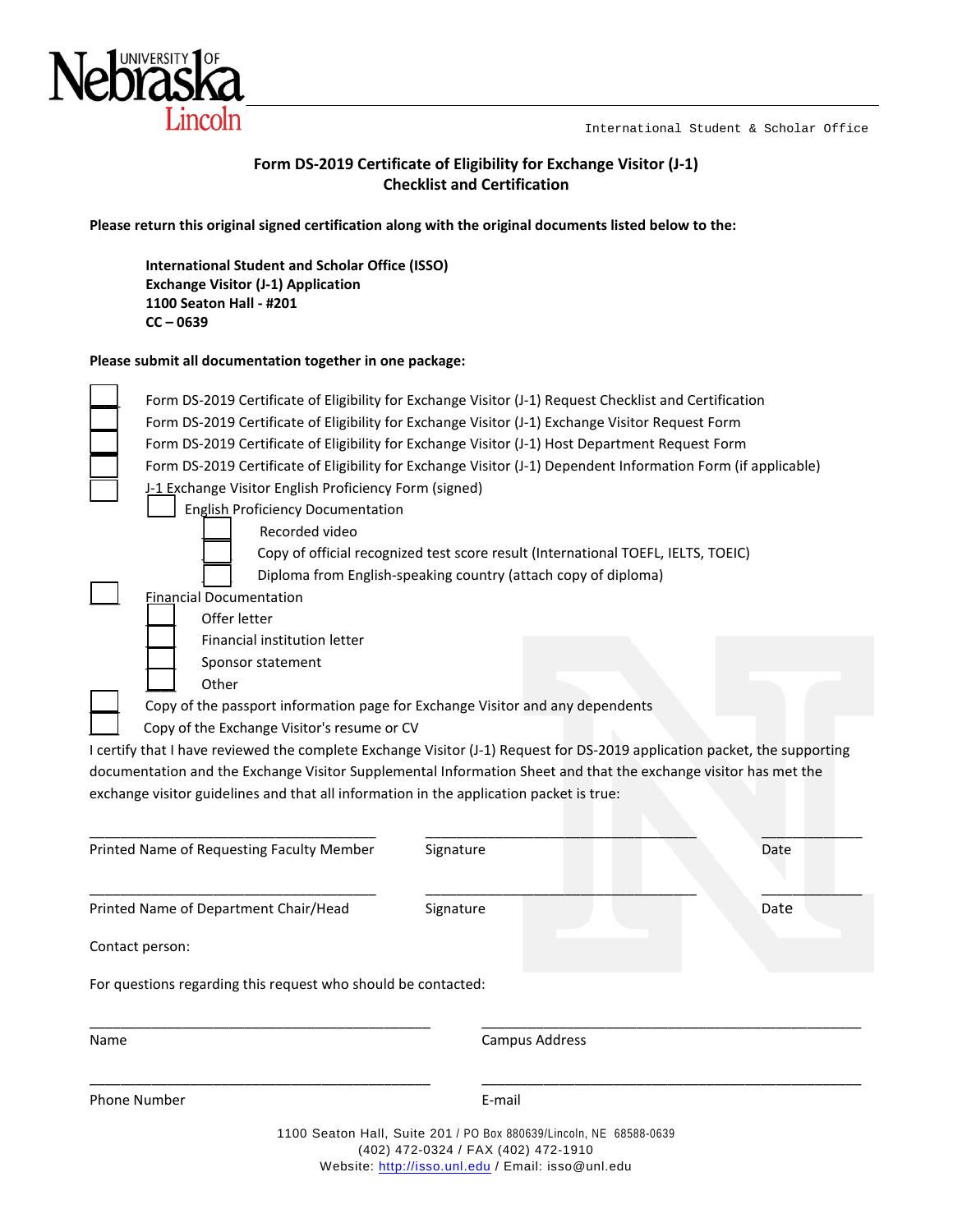

International Student & Scholar Office

|                                                                                                                                                         | <b>LIII ICOILI</b><br>International Student & Scholar Offic                                                                                                                                                            |  |  |  |
|---------------------------------------------------------------------------------------------------------------------------------------------------------|------------------------------------------------------------------------------------------------------------------------------------------------------------------------------------------------------------------------|--|--|--|
| Form DS-2019 Certificate of Eligibility for Exchange Visitor (J-1)<br><b>Host Department Form</b><br>(To be completed by the hosting department at UNL) |                                                                                                                                                                                                                        |  |  |  |
| 1.                                                                                                                                                      | <b>Exchange Visitor Name:</b><br><b>Family Name</b><br><b>First Name</b>                                                                                                                                               |  |  |  |
| 2.                                                                                                                                                      | Printed Name, Phone Number and Campus Address of Requesting Faculty Member:<br>9                                                                                                                                       |  |  |  |
| 3.                                                                                                                                                      | In which academic field will the visiting scholar be teaching or conducting research? _______________________                                                                                                          |  |  |  |
| 4.                                                                                                                                                      | Will the visiting scholar be primarily:<br>Conducting research and Teaching<br>Teaching<br>Conducting research<br>Other (Please explain other activities):                                                             |  |  |  |
| 5.                                                                                                                                                      | Description of proposed research or teaching activities at UNL: (Examples: conduct research in atomic physics, teach<br>courses in Italian, conduct three-day workshop in ecology; observe university administration.) |  |  |  |
| 6.                                                                                                                                                      | $\sim$ to $\sim$ to $\sim$ to $\sim$ to $\sim$<br>What are the planned dates of visit at UNL:                                                                                                                          |  |  |  |
| 7.                                                                                                                                                      | Is there a possibility that the scholar will extend his or her stay at UNL beyond the dates given above?<br>No<br><b>Yes</b>                                                                                           |  |  |  |
| 8.                                                                                                                                                      | Proposed job title at UNL (the J-1 visa may not be used for tenured or tenure-track positions):                                                                                                                        |  |  |  |
| 9.                                                                                                                                                      | English Language Proficiency: The English Language Proficiency Form must be completed and returned with this form<br>along with the supporting documentation.                                                          |  |  |  |

10. Funding Information: List all sources and amounts of support for the visiting scholar and dependents and provide documentation of the funding. A letter from the visiting scholar is not sufficient documentation.

|                          |                                                                             | Amount: |
|--------------------------|-----------------------------------------------------------------------------|---------|
| UNL Funding:             | Provide a copy of the offer letter                                          |         |
| Scholar's government:    | Provide funding documentation from the governmental source                  |         |
| Sponsoring Organization: | Provide funding documentation from the sponsoring organization              |         |
| Personal Funds:          | Provide a letter (in English) with a signature from a financial institution |         |
| l Other:                 | Provide documentation of funding                                            |         |

- 11. U.S. Government Funding: One of these boxes **MUST** be checked (even if UNL is not paying the scholar).
	- \_\_\_ UNL **will not** pay the visiting scholar with U.S. government funds obtained specifically for international exchange \_\_\_ UNL **will** pay the visiting scholar with U.S. government funds obtained specifically for international exchange. If yes, provide an explanation or copies of the relevant awards, contracts or correspondence.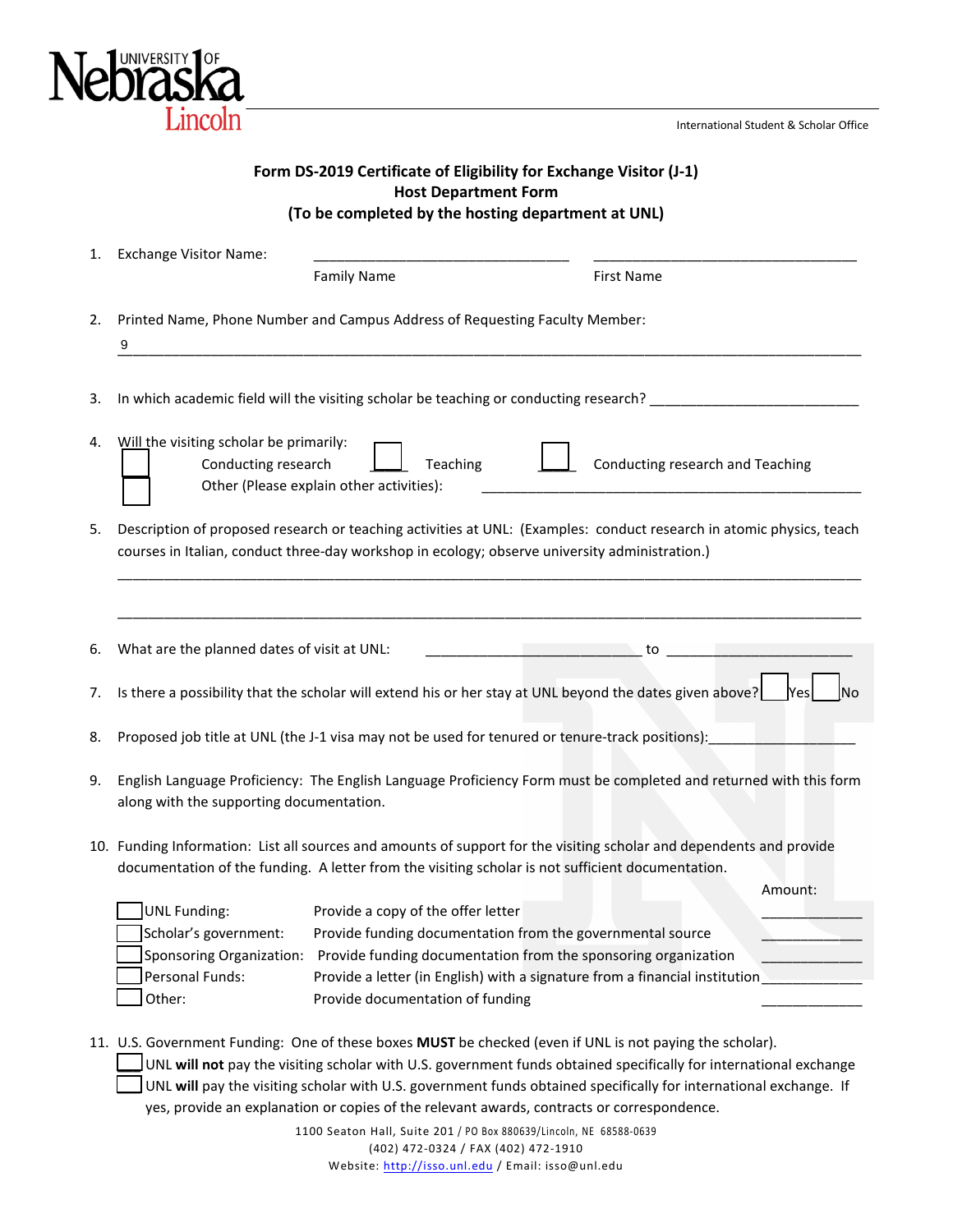International Student & Scholar Office



| 1. Name:                                                                                 | Family/Last Name                                                                                                             |  |      | Given/First Name (including middle name) |                |
|------------------------------------------------------------------------------------------|------------------------------------------------------------------------------------------------------------------------------|--|------|------------------------------------------|----------------|
|                                                                                          | 2. Gender: ________ Female                                                                                                   |  | Male | Date of Birth:                           | Month/Day/Year |
|                                                                                          | 3. Where was your place of birth?                                                                                            |  | City | $\frac{1}{\sqrt{2\pi}}$ Country          |                |
|                                                                                          |                                                                                                                              |  |      |                                          |                |
|                                                                                          |                                                                                                                              |  |      |                                          |                |
|                                                                                          | 6. What is your current employment in your country of permanent residency? ________________________                          |  |      |                                          |                |
| 7. Highest Degree Received: PhD Masters Bachelors Currently in a master's or PhD program |                                                                                                                              |  |      |                                          |                |
|                                                                                          | 8. What is your address in your country of legal permanent residency?                                                        |  |      |                                          |                |
|                                                                                          |                                                                                                                              |  |      |                                          |                |
|                                                                                          |                                                                                                                              |  |      |                                          |                |
|                                                                                          | 9. What is your e-mail address?                                                                                              |  |      |                                          |                |
| 10. Emergency contact name, phone number and e-mail:                                     |                                                                                                                              |  |      |                                          |                |
|                                                                                          | 11. Have you visited the United States before? If so, please list dates and immigration classification from previous visits: |  |      |                                          |                |
|                                                                                          |                                                                                                                              |  |      |                                          |                |
|                                                                                          | 12. Are you currently in the United States? If so, where and in what immigration classification?                             |  |      |                                          |                |
|                                                                                          |                                                                                                                              |  |      |                                          |                |
|                                                                                          |                                                                                                                              |  |      |                                          |                |

**Form DS-2019 Certificate of Eligibility for Exchange Visitor (J-1) Exchange Visitor Form (This form should be completed by the exchange visitor and returned to the hosting department)** 

> 1100 Seaton Hall, Suite 201 / PO Box 880639/Lincoln, NE 68588-0639 (402) 472-0324 / FAX (402) 472-1910 Website: [http://isso.unl.edu](http://isso.unl.edu/) / Email: isso@unl.edu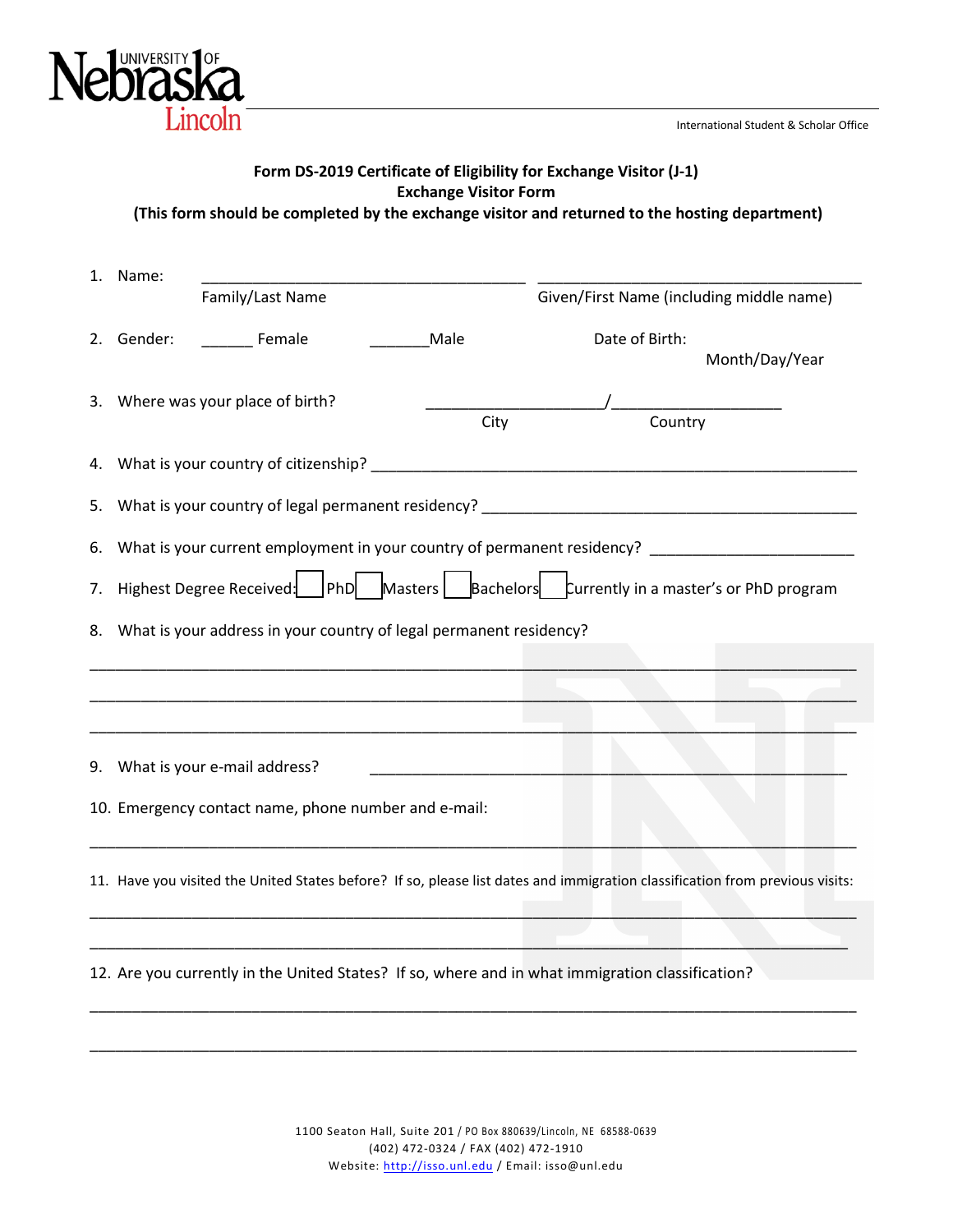

International Student & Scholar Office

# **J-1 Exchange Visitor (Scholar) English Proficiency Form**

| Visiting Scholar Name: Visiting Scholar Name: |                                                                 |                                                                                                                                                              |                                   |
|-----------------------------------------------|-----------------------------------------------------------------|--------------------------------------------------------------------------------------------------------------------------------------------------------------|-----------------------------------|
|                                               | Last/Family Name                                                | First/Given Name                                                                                                                                             | Middle Name                       |
|                                               | <b>English Language Proficiency Measure</b>                     |                                                                                                                                                              |                                   |
| □                                             | <b>TOELF or IELTS test results (attach copy of test score)</b>  | An objective measure of English language proficiency is required. Mark one of the following options and attach documentation.                                |                                   |
|                                               |                                                                 |                                                                                                                                                              |                                   |
|                                               | Score: <u>Contract Communication</u>                            |                                                                                                                                                              | Date of testing: Date of testing: |
|                                               |                                                                 |                                                                                                                                                              |                                   |
| ப                                             | Diploma from English-speaking country (attach copy of diploma)  |                                                                                                                                                              |                                   |
|                                               |                                                                 | Name of Institution: Name of Institution:                                                                                                                    |                                   |
|                                               |                                                                 |                                                                                                                                                              |                                   |
|                                               |                                                                 | Title of official signing diploma: The state of the state of the state of the state of official signing diplomation                                          |                                   |
| □                                             |                                                                 | Documented interview conducted by sponsor (Attach VIDEO recording. We must see and hear the scholar.)                                                        |                                   |
|                                               |                                                                 |                                                                                                                                                              |                                   |
|                                               |                                                                 | Name of individual(s) conducting interview:<br>example: example: example: example: example: example: example: example: example: example: example: example: e |                                   |
|                                               | Method of interview: $\Box$ In person $\Box$ Recorded Interview |                                                                                                                                                              |                                   |
| $\Box$                                        | Scholar Previously in the United States in the J-1 status       |                                                                                                                                                              |                                   |
|                                               |                                                                 | Date of previous J-1 program: example of the state of product of the state of previous J-1 program:                                                          |                                   |

**By signing this form I agree that the J-1 exchange visitor has the English language skills necessary to successfully participate in the J-1 program and to function on a day-to-day basis.**

| Department Contact Signature                | Date |
|---------------------------------------------|------|
|                                             |      |
| Department Chair/Head or Director Signature | Date |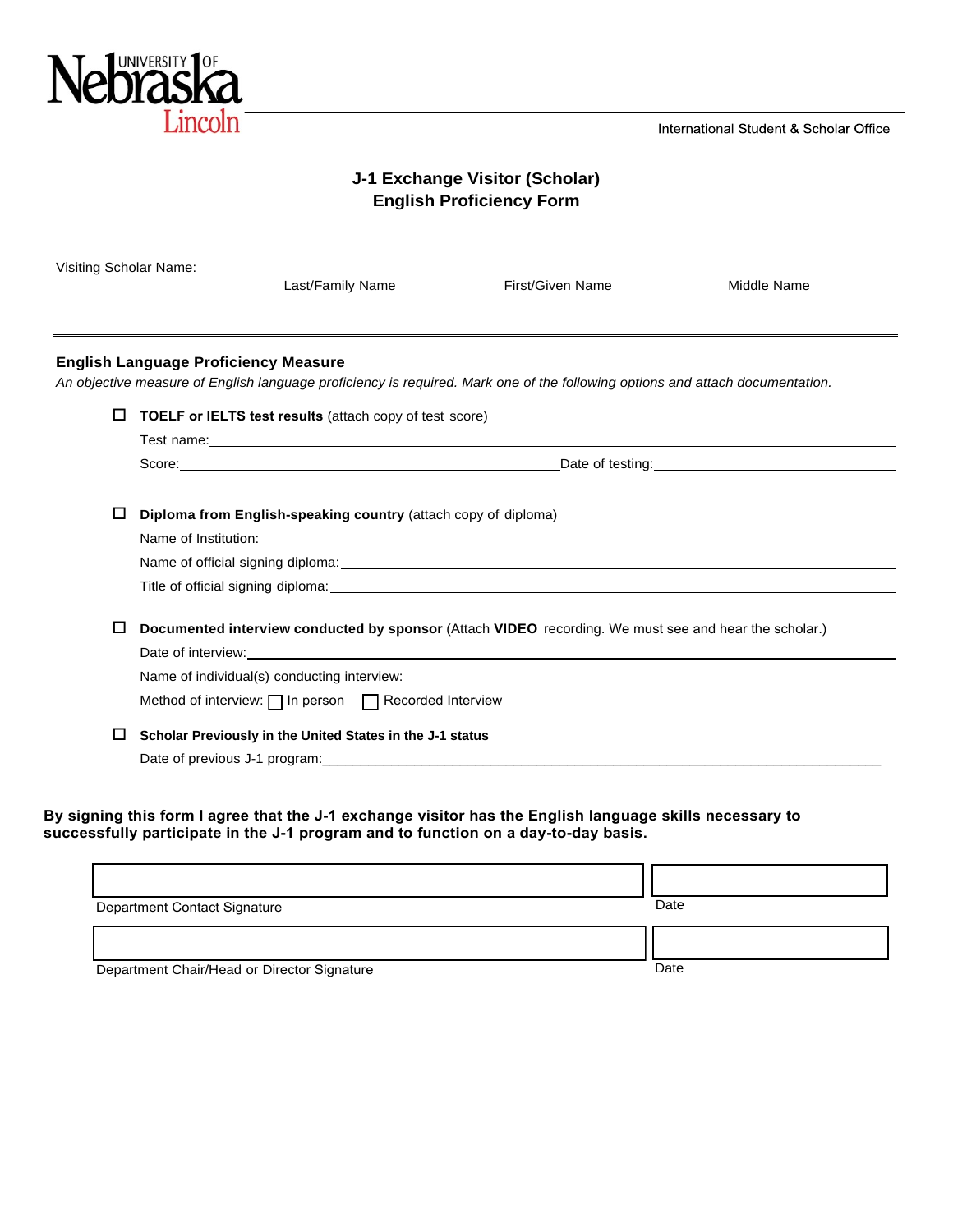

# **Form DS-2019 Certificate of Eligibility for Exchange Visitor (J-1) Dependent Information Form**

## **(This form should be completed by the exchange visitor and submitted to the hosting department)**

| Complete a separate form for each dependent (spouse and/or child) who plans to travel with you to the<br>United States (U.S.). Please provide a copy of your dependent's passport with the request. If no spouse or<br>children will be coming with you to the U.S., you do not need to complete the Dependent Information Form. |                                                               |                                            |  |
|----------------------------------------------------------------------------------------------------------------------------------------------------------------------------------------------------------------------------------------------------------------------------------------------------------------------------------|---------------------------------------------------------------|--------------------------------------------|--|
| 1.                                                                                                                                                                                                                                                                                                                               | Dependent Name:<br>Family/Last Name                           | Given/First Name (including middle name)   |  |
| 2.                                                                                                                                                                                                                                                                                                                               | Dependent Gender:<br>Female<br>Male                           | Dependent Date of Birth:<br>Month/Day/Year |  |
| 3.                                                                                                                                                                                                                                                                                                                               | Where was the dependent's place of birth?<br>City             | Country                                    |  |
| 4.                                                                                                                                                                                                                                                                                                                               |                                                               |                                            |  |
| 5.                                                                                                                                                                                                                                                                                                                               | What is the dependent's country of legal permanent residency? |                                            |  |
| 6.                                                                                                                                                                                                                                                                                                                               | Relationship to Scholar:<br>Spouse                            | Child                                      |  |
| 7.                                                                                                                                                                                                                                                                                                                               | Dependent's E-mail Address:                                   |                                            |  |
| If available, please provide a copy of the passport information page for each dependent.<br>1000 - Carolina Andrew March 1990 - Carolina Andrew March 1990                                                                                                                                                                       |                                                               |                                            |  |

**Please note that health insurance requirements apply to dependents as well as the visiting scholar.**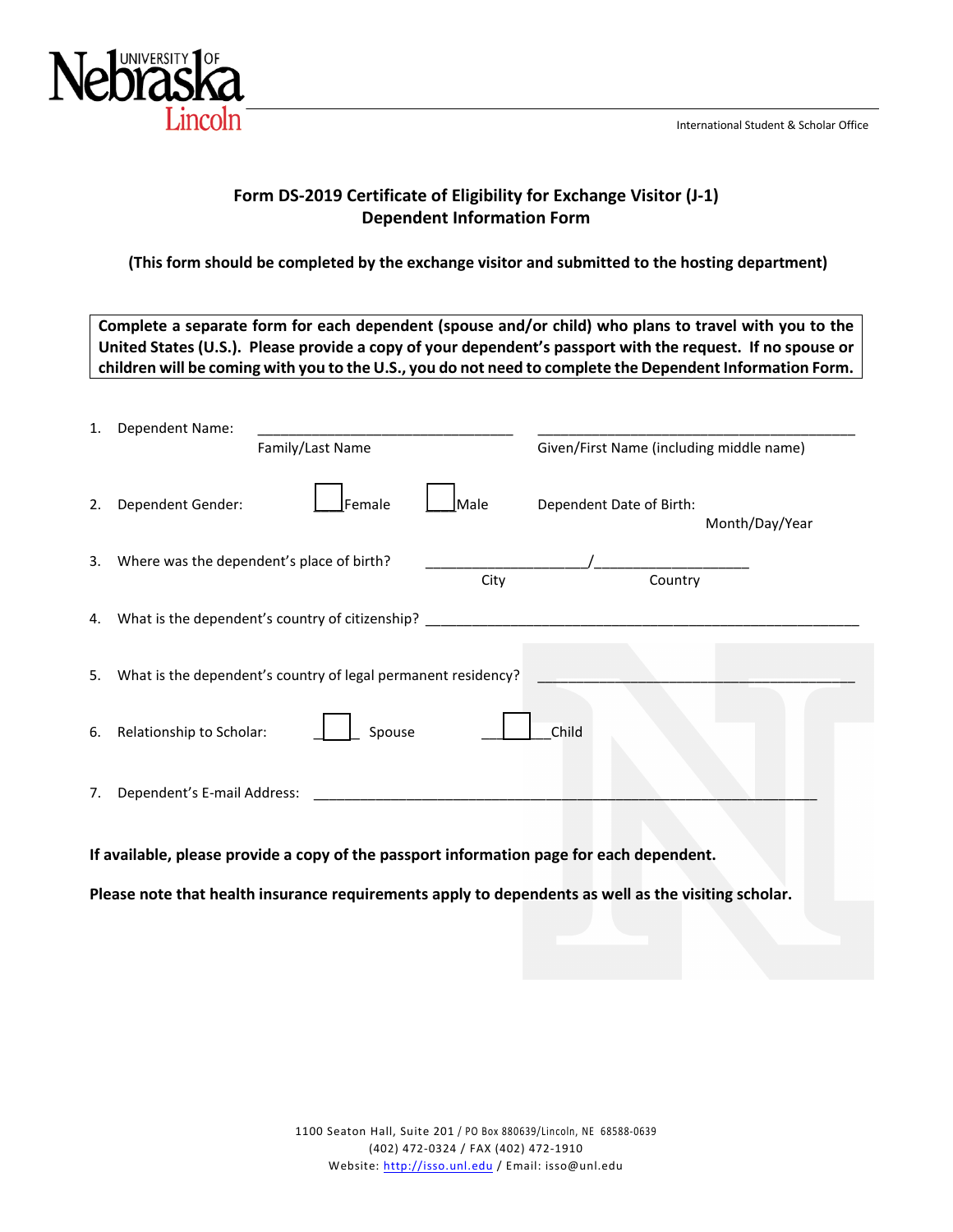### **Form DS-2019 Certificate of Eligibility for Exchange Visitor (J-1) Supplemental Information Sheet**

#### **DS-2019 Certificate of Eligibility for Exchange Visitor (J-1) Request Form (Exchange Visitor Form)**

**#7 – Highest Degree Received:** Exchange Visitor Participants must have completed the minimum of a bachelor's degree to participate in an exchange visitor program. \_\_\_\_\_\_\_\_\_\_\_\_\_\_\_\_\_\_\_\_\_\_\_\_\_\_\_\_\_\_\_\_\_\_\_\_\_\_\_\_\_\_\_\_\_\_\_\_\_\_\_\_\_\_\_\_\_\_\_\_\_\_\_\_\_\_\_\_\_\_\_\_\_\_\_\_\_\_\_\_\_\_\_\_\_\_\_\_\_\_\_\_\_

### **DS-2019 Certificate of Eligibility for Exchange Visitor (J-1) Request Form (Host Department Form)**

**#4 – Planned dates of Program:** The exchange visitor can arrive in the United States no earlier than 30 days prior to the start date on their DS-2019. The exchange visitor cannot begin program activities until the start date listed on the DS-2019. The exchange visitor can stay in the U.S. up to 30 days after the end date on their DS-2019. They cannot participate in program activities after the end date on their DS-2019. The minimum program length is 1 day and the maximum program length is 5 years. If the exchange visitor is being paid by UNL they cannot begin employment until the start date on the DS-2019 and cannot continue employment after the end date on their DS-2019.

**#5 - Program dates should be reviewed carefully:** A request for an exchange visitor visit from 1 day to 6 months will be classified as a Short Term Scholar. Short-Term Scholar visits are limited to 6 months total. If there is any possibility that the visitor will extend their stay beyond 6 months please indicate this on the request form.

If the requested visit is for longer than six months or if there is any possibility that the visitor's program may be extended the visitor will be classified as a Research Scholar or Professor.

If an exchange visitor's program is longer than six months, in most cases, they will not be able to return to the U.S. for another exchange visitor program for at least 24 months.

**#8 – Funding Information:** Financial documentation for an exchange visitor is typically from the University of Nebraska – Lincoln (UNL), from a governmental source, from a sponsoring organization and/or from personal funds. All documentation must be in English. The funds may be listed in the home country currency.

| <b>SOURCE OF FUNDING</b>                                                                                 | <b>DOCUMENTATION REQUIRED</b>                                                        |  |
|----------------------------------------------------------------------------------------------------------|--------------------------------------------------------------------------------------|--|
| University of Nebraska - Lincoln                                                                         | Provide a copy of the UNL offer letter                                               |  |
| U.S. Government Agency                                                                                   | Provide a copy of the funding letter from the U.S. Government Agency                 |  |
| International Organization                                                                               | Provide a copy of the funding letter from the International Organization             |  |
| Exchange Visitor's Government                                                                            | Provide a copy of the funding letter from the Exchange Visitor's Government          |  |
| Home Institution                                                                                         | Provide a copy of the funding letter from the home institution (or proof that salary |  |
|                                                                                                          | will be paid throughout the exchange visitor program)                                |  |
| Provide a letter (in English) on financial institution letterhead and with a signature<br>Personal Funds |                                                                                      |  |
|                                                                                                          | from the financial institution. Monthly bank statements are not acceptable funding   |  |
|                                                                                                          | documents.                                                                           |  |
| Other                                                                                                    | Provide a copy of financial documentation                                            |  |

The current minimum amount of financial support that must be documented is:

- Exchange Visitor: \$1,730 per month
- Spouse: \$ 559 per month
- Child: \$ 326 per month

1100 Seaton Hall, Suite 201 / PO Box 880639/Lincoln, NE 68588-0639 (402) 472-0324 / FAX (402) 472-1910

Website: [http://isso.unl.edu](http://isso.unl.edu/) / Email: isso@unl.edu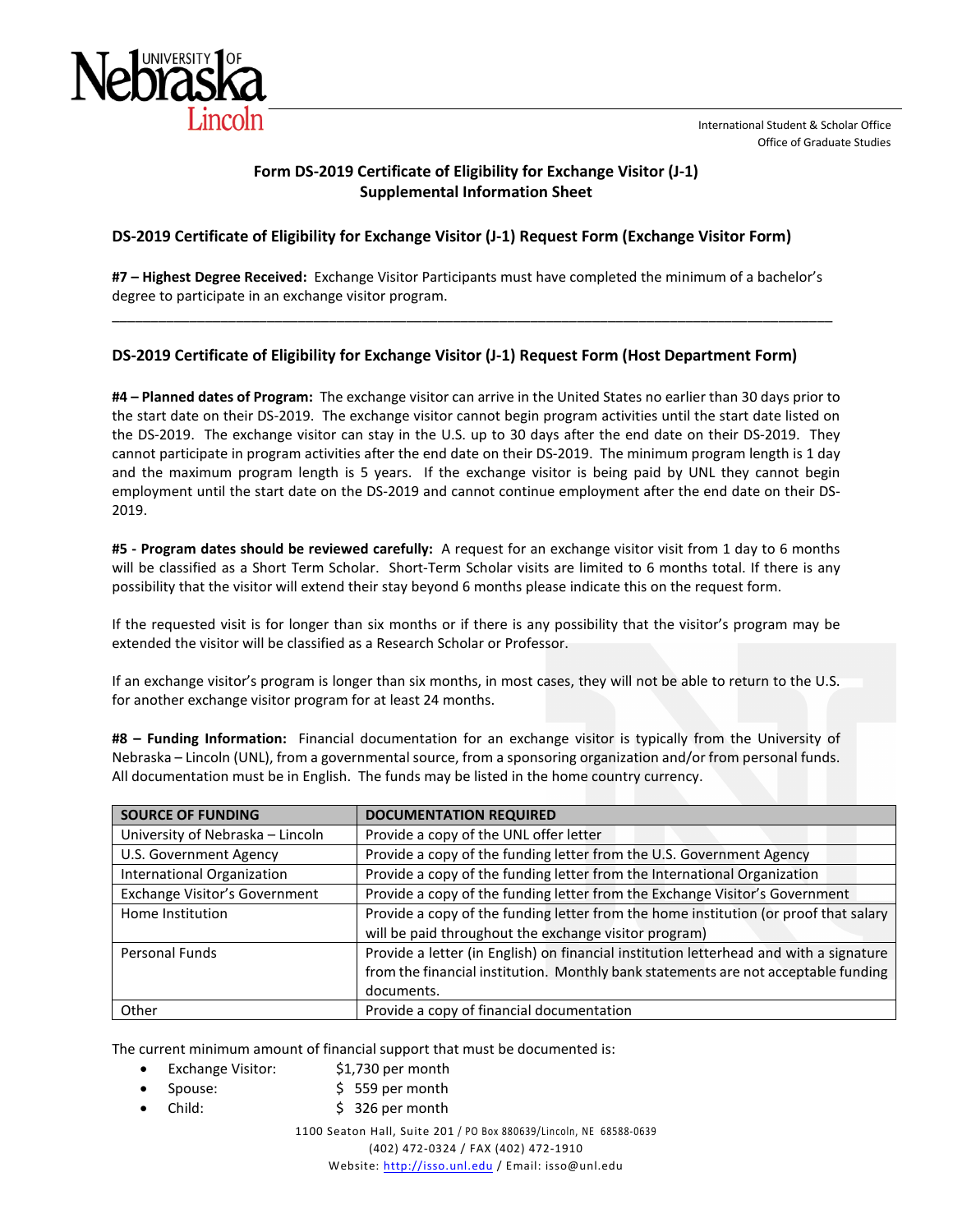#### **#9. U.S. Government Funding:**

The U.S. Department of State, which oversees the Exchange Visitor Program, requires information about the source of funds for exchange visitors. This question must be answered and typically is answered as "will not". If you are receiving funds from a U.S. government agency or grant that specifically requires the funds to be used for international exchange (or to host an international participant) you should mark "will".

#### **Reminders:**

- Typical processing time for a DS-2019 request is 2 weeks
- It is recommended that a request be submitted at least two months prior to the Exchange Visitor's intended start date.
- Exchange Visitor may be employed during the dates of the program only, even though the individual may enter the U.S. up to 30 days in advance and may remain for up to 30 days after completion of the program.
- The Exchange Visitor must check in with the ISSO with their immigration documents (passport and DS-2019) at the Scholar Orientation on the Monday following arrival at UNL. Scholar Orientation is held every Monday at 4:00 p.m. at the ISSO. In the case of a Monday holiday, the Scholar Orientation is held on Tuesday at 4:00 p.m.
- If there is a delay in arrival, the ISSO needs to be notified to amend the program dates on the Form DS-2019.
- The hosting department must report the departure of the Exchange Visitor to the ISSO.
- All Exchange Visitors and their dependents are required by federal regulation to have health insurance with coverage for medical evacuation and repatriation of remains. Failure to obtain health insurance will result in the termination of the Exchange Visitor Program. **PLEASE NOTE: UNL's Employee Insurance plan DOES NOT meet the medical evacuation and repatriation of remains requirements of the federal regulations. A separate policy to meet these requirements must be purchased if the exchange visitor is on the UNL Employee Insurance.**

Insurance requirements are:

- Medical benefits of at least \$100,000 per accident or illness;
- Repatriation of remains in the amount of \$25,000
- Expenses associated with the medical evacuation of the exchange visitor to his or her home country in the amount of \$50,000; and
- A deductible not to exceed \$500 per accident or illness

An insurance policy secured to fulfill the requirements of this section:

- May require a waiting period for pre-existing conditions with is reasonable as determined by current industry standards;
- May include provision for co-insurance under the terms of which the exchange visitor may be required to pay up to 25% of the covered benefit per accident or illness; and
- Shall not unreasonably exclude coverage for perils inherent to the activities of the exchange program in which the exchange visitor participates.

Any insurance policy secured to fulfill the above requirements must be underwritten by an insurance corporation having an A.M. Best rating of "A" or above, an insurance Solvency International, Ltd. (ISI) rating of "A-i" or above, a Standard & Poor's Claims-paying Ability rating of "A" or above, a Weiss Research, Inc. rating of "B+" or above or such other rating services as the Agency may from time to time specify. Insurance